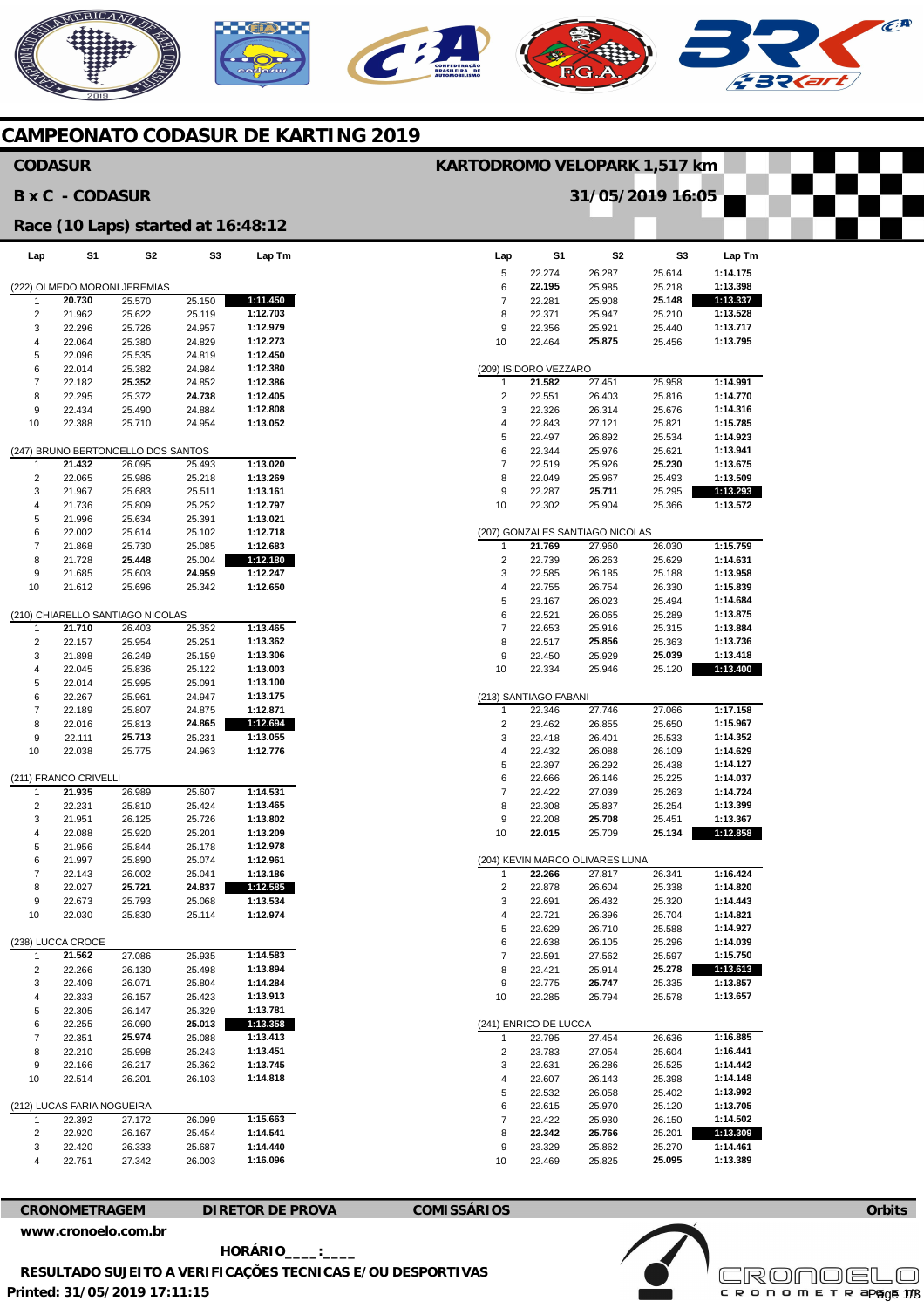# NERICANO  $\mathcal{C}$





**Lap Tm** 



|                     | <b>BxC-CODASUR</b>               |                                         |                  |                         |                         |                           | 31/05/2019 16:05                              |                  |   |
|---------------------|----------------------------------|-----------------------------------------|------------------|-------------------------|-------------------------|---------------------------|-----------------------------------------------|------------------|---|
|                     |                                  | Race (10 Laps) started at 16:48:12      |                  |                         |                         |                           |                                               |                  |   |
| Lap                 | S1                               | S <sub>2</sub>                          | S3               | Lap Tm                  | Lap                     | S1                        | S <sub>2</sub>                                | S <sub>3</sub>   |   |
|                     | (220) GUSTAVO MOURA              |                                         |                  |                         | 5<br>6                  | 23.241<br>23.722          | 26.682<br>27.105                              | 25.964<br>26.062 |   |
| 1                   | 22.641                           | 27.611                                  | 26.769           | 1:17.021                | $\overline{7}$          | 23.186                    | 26.665                                        | 25.976           |   |
| 2                   | 23.352                           | 27.050                                  | 25.499           | 1:15.901                | 8                       | 23.262                    | 26.717                                        | 26.366           |   |
| 3                   | 22.719                           | 26.155                                  | 25.376           | 1:14.250                | 9                       | 23.703                    | 26.350                                        | 25.779           |   |
| $\overline{4}$      | 22.520                           | 26.047                                  | 25.686           | 1:14.253                | 10                      | 22.874                    | 26.697                                        | 25.785           |   |
| 5                   | 23.320                           | 26.347                                  | 25.243           | 1:14.910                |                         |                           |                                               |                  |   |
| 6                   | 22.716                           | 26.212                                  | 25.349           | 1:14.277                |                         | (252) CHRISTIAN CASTRO    |                                               |                  |   |
| 7                   | 22.502                           | 26.747                                  | 26.233           | 1:15.482                | 1                       | 23.367                    | 28.466                                        | 26.477           |   |
| 8                   | 22.844                           | 25.944                                  | 25.450           | 1:14.238                | 2                       | 22.925                    | 37.497                                        | 25.811           |   |
| 9                   | 24.527                           | 25.982                                  | 25.464           | 1:15.973                | 3                       | 22.840                    | 26.399                                        | 25.716           |   |
| 10                  | 22.704                           | 25.915                                  | 25.683           | 1:14.302                | 4                       | 22.686                    | 26.265                                        | 25.513           |   |
|                     |                                  |                                         |                  |                         | 5                       | 22.519                    | 26.911                                        | 25.503           |   |
| 1                   | (234) GABRIEL CREPALDI<br>23.517 | 29.939                                  | 26.487           | 1:19.943                | 6<br>$\overline{7}$     | 22.563<br>22.461          | 26.291<br>26.405                              | 26.099<br>25.495 |   |
| $\overline{2}$      | 23.880                           | 27.934                                  | 26.318           | 1:18.132                | 8                       | 23.518                    | 26.141                                        | 25.594           |   |
| 3                   | 22.615                           | 26.220                                  | 25.809           | 1:14.644                | 9                       | 23.547                    | 33.718                                        | 25.850           |   |
| 4                   | 22.661                           | 26.267                                  | 25.552           | 1:14.480                | 10                      | 22.852                    | 26.161                                        | 26.233           |   |
| 5                   | 22.500                           | 26.147                                  | 25.462           | 1:14.109                |                         |                           |                                               |                  |   |
| 6                   | 22.400                           | 26.283                                  | 25.566           | 1:14.249                |                         | (233) NIETZEL JUAN MARTIN |                                               |                  |   |
| $\overline{7}$      | 22.277                           | 26.108                                  | 25.321           | 1:13.706                | $\mathbf{1}$            | 23.271                    | 29.572                                        | 26.894           | 1 |
| 8                   | 22.600                           | 26.125                                  | 25.384           | 1:14.109                | $\overline{c}$          | 23.000                    | 50.820                                        | 26.468           |   |
| 9                   | 22.362                           | 25.866                                  | 25.211           | 1:13.439                | 3                       | 23.173                    | 26.784                                        | 26.103           |   |
| 10                  | 22.341                           | 26.074                                  | 25.176           | 1:13.591                | 4                       | 23.051                    | 26.758                                        | 26.167           |   |
|                     |                                  |                                         |                  |                         | 5                       | 23.335                    | 26.903                                        | 26.336           |   |
|                     | (239) RAFAEL DE MORAES DIAS      |                                         |                  |                         | 6                       | 23.533                    | 26.653                                        | 26.040           |   |
| 1                   | 23.557                           | 29.477                                  | 26.816           | 1:19.850                | $\overline{\mathbf{7}}$ | 23.455                    | 26.759                                        | 26.176           |   |
| 2<br>3              | 23.708<br>23.004                 | 28.289<br>27.162                        | 26.252<br>26.124 | 1:18.249<br>1:16.290    | 8<br>9                  | 23.608<br>23.733          | 26.904<br>26.782                              | 26.791<br>26.076 |   |
| 4                   | 23.019                           | 27.158                                  | 25.872           | 1:16.049                | 10                      | 23.027                    | 26.513                                        | 25.822           |   |
| 5                   | 22.963                           | 26.639                                  | 25.964           | 1:15.566                |                         |                           |                                               |                  |   |
| 6                   | 22.517                           | 26.982                                  | 26.096           | 1:15.595                |                         | (232) ALLAN MARTINS CROCE |                                               |                  |   |
| $\overline{7}$      | 22.363                           | 26.456                                  | 25.697           | 1:14.516                | $\mathbf{1}$            | 20.241                    | 34.281                                        | 25.726           | 1 |
| 8                   | 22.346                           | 26.354                                  | 25.849           | 1:14.549                | $\overline{2}$          | 23.269                    | 27.271                                        | 25.429           |   |
| 9                   | 22.833                           | 26.541                                  | 25.998           | 1:15.372                | 3                       | 22.227                    | 26.102                                        | 25.264           |   |
| 10                  | 22.449                           | 26.880                                  | 26.133           | 1:15.462                | 4                       | 22.116                    | 26.186                                        | 25.460           |   |
|                     |                                  |                                         |                  |                         | 5                       | 23.451                    | 26.213                                        | 25.311           |   |
|                     |                                  | (228) BAYARD BIZARRO DE OLIVEIRA SANTOS |                  |                         | 6                       | 22.264                    | 26.337                                        | 25.331           |   |
| 1                   | 25.238                           | 29.075                                  | 27.151           | 1:21.464                | 7                       | 22.218                    | 26.099                                        | 25.544           |   |
| 2                   | 23.881                           | 28.974                                  | 26.238           | 1:19.093                | 8                       | 22.106                    | 25.975                                        | 25.341           |   |
| 3                   | 23.445                           | 26.948                                  | 26.343           | 1:16.736                |                         |                           |                                               |                  |   |
| 4<br>5              | 22.932<br>23.018                 | 26.885                                  | 26.320<br>26.115 | 1:16.137                | 1                       | 23.735                    | (248) DANIEL ALEJANDRO FERRARI LAGE<br>29.034 |                  |   |
| 6                   | 23.060                           | 26.677<br>26.738                        | 26.750           | 1:15.810<br>1:16.548    | 2                       | 24.027                    | 27.438                                        | 27.339<br>26.264 |   |
| $\overline{7}$      | 23.203                           | 26.834                                  | 25.848           | 1:15.885                | 3                       | 23.362                    | 26.563                                        | 26.248           | 1 |
| 8                   | 22.825                           | 26.564                                  | 25.945           | 1:15.334                | 4                       | 23.579                    | 26.690                                        | 25.819           |   |
| 9                   | 23.178                           | 26.567                                  | 26.335           | 1:16.080                | 5                       | 23.702                    | 26.795                                        | 25.956           |   |
| 10                  | 23.075                           | 26.708                                  | 25.952           | 1:15.735                | 6                       | 23.520                    | 27.083                                        | 26.582           |   |
|                     |                                  |                                         |                  |                         | 7                       | 23.128                    | 26.375                                        | 25.710           |   |
|                     |                                  | (246) MATÍAS ARIEL BANGO FRAGA          |                  |                         | 8                       | 23.493                    | 26.194                                        | 25.603           | 1 |
| 1                   | 23.359                           | 29.207                                  | 27.201           | 1:19.767                |                         |                           |                                               |                  |   |
| 2                   | 23.959                           | 27.961                                  | 26.964           | 1:18.884                |                         |                           | (244) PABLO NICOLÁS FALCHI BOBADILLA          |                  |   |
| 3                   | 23.102                           | 26.785                                  | 26.315           | 1:16.202                | 1                       | 22.674                    | 26.838                                        | 26.182           |   |
| 4                   | 23.178                           | 26.750                                  | 25.886           | 1:15.814                | 2                       | 23.329                    | 1:20.571                                      | 25.810           |   |
| 5                   | 24.074                           | 26.781                                  | 26.050           | 1:16.905                | 3                       | 22.616                    | 26.304                                        | 25.551           |   |
| 6<br>$\overline{7}$ | 23.145                           | 26.655                                  | 26.610           | 1:16.410                | 4                       | 22.431                    | 25.886                                        | 25.486           |   |
| 8                   | 23.457<br>23.136                 | 27.445<br>26.399                        | 26.062<br>25.658 | 1:16.964<br>1:15.193    | 5<br>6                  | 22.276<br>22.742          | 25.925<br>26.046                              | 25.429<br>25.351 |   |
| 9                   | 23.366                           | 26.941                                  | 26.024           | 1:16.331                | 7                       | 22.367                    | 25.786                                        | 25.183           |   |
| 10                  | 22.849                           | 26.655                                  | 26.132           | 1:15.636                |                         |                           |                                               |                  |   |
|                     |                                  |                                         |                  |                         |                         |                           | (250) IGNACIO SILVA RODRIGUEZ                 |                  |   |
|                     |                                  | (203) JOÃO PEDRO MENDES MAIA SOUZA      |                  |                         | 1                       | 23.170                    | 27.866                                        | 26.582           |   |
| 1                   | 22.701                           | 28.161                                  | 26.185           | 1:17.047                | 2                       | 24.117                    | 1:31.324                                      | 28.673           |   |
| 2                   | 23.390                           | 36.348                                  | 25.778           | 1:25.516                | 3                       | 23.132                    | 27.856                                        | 27.147           |   |
| 3                   | 22.867                           | 26.744                                  | 26.092           | 1:15.703                | 4                       | 23.571                    | 28.126                                        | 26.770           |   |
| 4                   | 23.188                           | 26.572                                  | 25.912           | 1:15.672                | 5                       | 23.514                    | 26.638                                        | 4:58.179         |   |
|                     |                                  |                                         |                  |                         |                         |                           |                                               |                  |   |
|                     |                                  |                                         |                  |                         |                         |                           |                                               |                  |   |
|                     | <b>CRONOMETRAGEM</b>             |                                         |                  | <b>DIRETOR DE PROVA</b> | <b>COMISSÁRIOS</b>      |                           |                                               |                  |   |

| 5                         | 23.241                    | 26.682                               | 25.964             | 1:15.887             |  |  |  |  |  |  |
|---------------------------|---------------------------|--------------------------------------|--------------------|----------------------|--|--|--|--|--|--|
| 6                         | 23.722                    | 27.105                               | 26.062             | 1:16.889             |  |  |  |  |  |  |
| 7                         | 23.186                    | 26.665                               | 25.976             | 1:15.827             |  |  |  |  |  |  |
| 8                         | 23.262                    | 26.717                               | 26.366             | 1:16.345             |  |  |  |  |  |  |
| 9                         | 23.703                    | 26.350                               | 25.779             | 1:15.832             |  |  |  |  |  |  |
| 10                        | 22.874                    | 26.697                               | 25.785             | 1:15.356             |  |  |  |  |  |  |
|                           |                           |                                      |                    |                      |  |  |  |  |  |  |
|                           | (252) CHRISTIAN CASTRO    |                                      |                    |                      |  |  |  |  |  |  |
| 1                         | 23.367                    | 28.466                               | 26.477             | 1:18.310             |  |  |  |  |  |  |
| 2                         | 22.925                    | 37.497                               | 25.811             | 1:26.233             |  |  |  |  |  |  |
| 3                         | 22.840                    | 26.399                               | 25.716             | 1:14.955             |  |  |  |  |  |  |
| 4                         | 22.686                    | 26.265                               | 25.513             | 1:14.464             |  |  |  |  |  |  |
| 5                         | 22.519                    | 26.911                               | 25.503             | 1:14.933             |  |  |  |  |  |  |
| 6                         | 22.563                    | 26.291                               | 26.099             | 1:14.953             |  |  |  |  |  |  |
| 7                         | 22.461                    | 26.405                               | 25.495             | 1:14.361             |  |  |  |  |  |  |
| 8                         | 23.518                    | 26.141                               | 25.594             | 1:15.253             |  |  |  |  |  |  |
| 9                         | 23.547                    | 33.718                               | 25.850             | 1:23.115             |  |  |  |  |  |  |
| 10                        | 22.852                    | 26.161                               | 26.233             | 1:15.246             |  |  |  |  |  |  |
|                           |                           |                                      |                    |                      |  |  |  |  |  |  |
| (233) NIETZEL JUAN MARTIN |                           |                                      |                    |                      |  |  |  |  |  |  |
| 1                         | 23.271                    | 29.572                               | 26.894             | 1:19.737             |  |  |  |  |  |  |
| 2                         | 23.000                    | 50.820                               | 26.468             | 1:40.288             |  |  |  |  |  |  |
| 3                         | 23.173                    | 26.784                               | 26.103             | 1:16.060             |  |  |  |  |  |  |
| 4                         | 23.051                    | 26.758                               | 26.167             | 1:15.976             |  |  |  |  |  |  |
| 5                         | 23.335                    | 26.903                               | 26.336             | 1:16.574             |  |  |  |  |  |  |
| 6                         | 23.533                    | 26.653                               | 26.040             | 1:16.226             |  |  |  |  |  |  |
| 7                         | 23.455                    | 26.759                               | 26.176             | 1:16.390             |  |  |  |  |  |  |
| 8                         | 23.608                    | 26.904                               | 26.791             | 1:17.303             |  |  |  |  |  |  |
| 9                         | 23.733                    | 26.782                               | 26.076             | 1:16.591             |  |  |  |  |  |  |
| 10                        | 23.027                    | 26.513                               | 25.822             | 1:15.362             |  |  |  |  |  |  |
|                           |                           |                                      |                    |                      |  |  |  |  |  |  |
|                           | (232) ALLAN MARTINS CROCE |                                      |                    |                      |  |  |  |  |  |  |
| 1                         | 20.241                    | 34.281                               | 25.726             | 1:20.248             |  |  |  |  |  |  |
| 2                         | 23.269                    | 27.271                               | 25.429             | 1:15.969             |  |  |  |  |  |  |
| 3                         | 22.227                    | 26.102                               | 25.264             | 1:13.593             |  |  |  |  |  |  |
| 4                         | 22.116                    | 26.186                               | 25.460             | 1:13.762             |  |  |  |  |  |  |
|                           |                           |                                      |                    |                      |  |  |  |  |  |  |
| 5                         | 23.451                    | 26.213                               | 25.311             | 1:14.975             |  |  |  |  |  |  |
| 6                         | 22.264                    | 26.337                               | 25.331             | 1:13.932             |  |  |  |  |  |  |
| 7                         | 22.218                    | 26.099                               | 25.544             | 1:13.861             |  |  |  |  |  |  |
| 8                         | 22.106                    | 25.975                               | 25.341             | 1:13.422             |  |  |  |  |  |  |
|                           |                           |                                      |                    |                      |  |  |  |  |  |  |
|                           |                           | 248) DANIEL ALEJANDRO FERRARI LAGE   |                    |                      |  |  |  |  |  |  |
| 1                         | 23.735                    | 29.034                               | 27.339             | 1:20.108             |  |  |  |  |  |  |
| 2                         | 24.027                    | 27.438                               | 26.264             | 1:17.729             |  |  |  |  |  |  |
| 3                         | 23.362                    | 26.563                               | 26.248             | 1:16.173             |  |  |  |  |  |  |
| 4                         | 23.579                    | 26.690                               | 25.819             | 1:16.088             |  |  |  |  |  |  |
| 5                         | 23.702                    | 26.795                               | 25.956             | 1:16.453             |  |  |  |  |  |  |
| 6                         | 23.520                    | 27.083                               | 26.582             | 1:17.185             |  |  |  |  |  |  |
| 7                         | 23.128                    | 26.375                               | 25.710             | 1:15.213             |  |  |  |  |  |  |
| 8                         | 23.493                    | 26.194                               | 25.603             | 1:15.290             |  |  |  |  |  |  |
|                           |                           |                                      |                    |                      |  |  |  |  |  |  |
|                           |                           | (244) PABLO NICOLÁS FALCHI BOBADILLA |                    |                      |  |  |  |  |  |  |
| 1                         | 22.674                    | 26.838                               | 26.182             | 1:15.694             |  |  |  |  |  |  |
| 2                         | 23.329                    | 1:20.571                             | 25.810             | 2:09.710             |  |  |  |  |  |  |
| 3                         | 22.616                    | 26.304                               | 25.551             | 1:14.471             |  |  |  |  |  |  |
| 4                         | 22.431                    | 25.886                               | 25.486             | 1:13.803             |  |  |  |  |  |  |
| 5                         | 22.276                    | 25.925                               | 25.429             | 1:13.630             |  |  |  |  |  |  |
| 6                         | 22.742                    | 26.046                               | 25.351             | 1:14.139             |  |  |  |  |  |  |
| 7                         | 22.367                    | 25.786                               | 25.183             | 1:13.336             |  |  |  |  |  |  |
|                           |                           |                                      |                    |                      |  |  |  |  |  |  |
|                           |                           | (250) IGNACIO SILVA RODRIGUEZ        |                    |                      |  |  |  |  |  |  |
| 1                         | 23.170                    | 27.866                               | 26.582             | 1:17.618             |  |  |  |  |  |  |
| 2                         | 24.117                    | 1:31.324                             | 28.673             | 2:24.114             |  |  |  |  |  |  |
| 3                         | 23.132                    | 27.856                               | 27.147             | 1:18.135             |  |  |  |  |  |  |
| 4<br>5                    | 23.571<br>23.514          | 28.126<br>26.638                     | 26.770<br>4:58.179 | 1:18.467<br>5:48.331 |  |  |  |  |  |  |

## **[www.cronoelo.com.br](http://www.cronoelo.com.br)**





**Printed: 31/05/2019 17:11:15 HORÁRIO\_\_\_\_:\_\_\_\_ RESULTADO SUJEITO A VERIFICAÇÕES TECNICAS E/OU DESPORTIVAS**